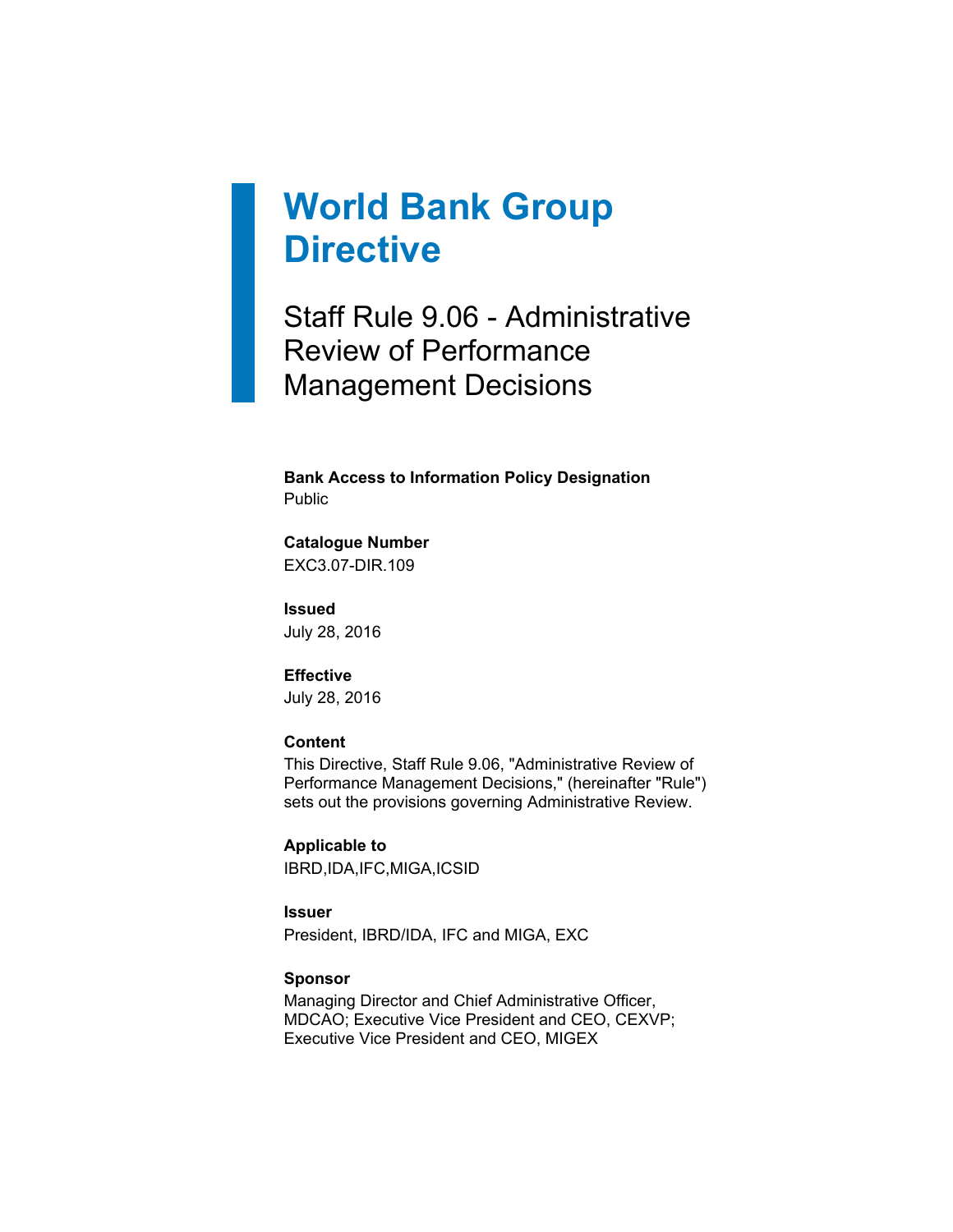## **SECTION I – PURPOSE AND APPLICATION**

- 1.01 This Directive, Staff Rule 9.06, "Administrative Review of Performance Management Decisions," (hereinafter "Rule") sets out the provisions governing Administrative Review. Administrative Review is the process by which staff members seek management review of Performance Management Decisions. Administrative Review seeks to facilitate resolution of staff member concerns in a constructive manner at the earliest opportunity through an impartial and efficient process, and to increase mutual respect, trust and communication between staff members and management. Administrative Review is a prerequisite for Performance Management Review.
- 1.02 This Rule applies to the Staff of the institutions of the World Bank Group (WBG) and former staff members.

## **SECTION II – DEFINITIONS**

- 2.01 Capitalized terms in this Rule have the meanings ascribed to them in Staff Rule 1.01, "General Provisions," and as follows:
	- a. **Administrative Reviewer** means World Bank Group Human Resources Vice President, or his/her designee.
	- b. **Decision-maker** means the manager of the manager responsible for the Performance Management Decision. If there is no manager of the manager, then the Decisionmaker is the manager responsible for the Performance Management Decision.
	- c. **Notice of the Performance Management Decision** means the time at which the staff member receives written notice of the decision or ought reasonably to have been aware of the decision. For annual performance evaluations and performance ratings, Notice is deemed to have been received upon the later of (i) Notice of the performance evaluation, or (ii) Notice of the Salary Decision.
	- d. **Notice of the Salary Decision** means the date, as announced by the Human Resources Vice Presidency, on which performance ratings and any resulting salary changes are visible to all staff members through the "myHR Self-Service" intranet webpage.
	- e. **Performance Management Decision** means management's: (i) determination of a staff member's written performance evaluation; (ii) determination of a staff member's performance rating; (iii) decision to place a staff member on an Opportunity to Improve (OTI) plan; or (iv) determination of the terms governing a staff member's OTI plan.
	- f. **Performance Management Review** means the process as set forth in Staff Rule 9.07, "Performance Management Review," and the associated Procedure, "Performance Management Review."
	- g. **Request for Administrative Review** means a brief statement that a staff member must submit to request Administrative Review of a Performance Management Decision.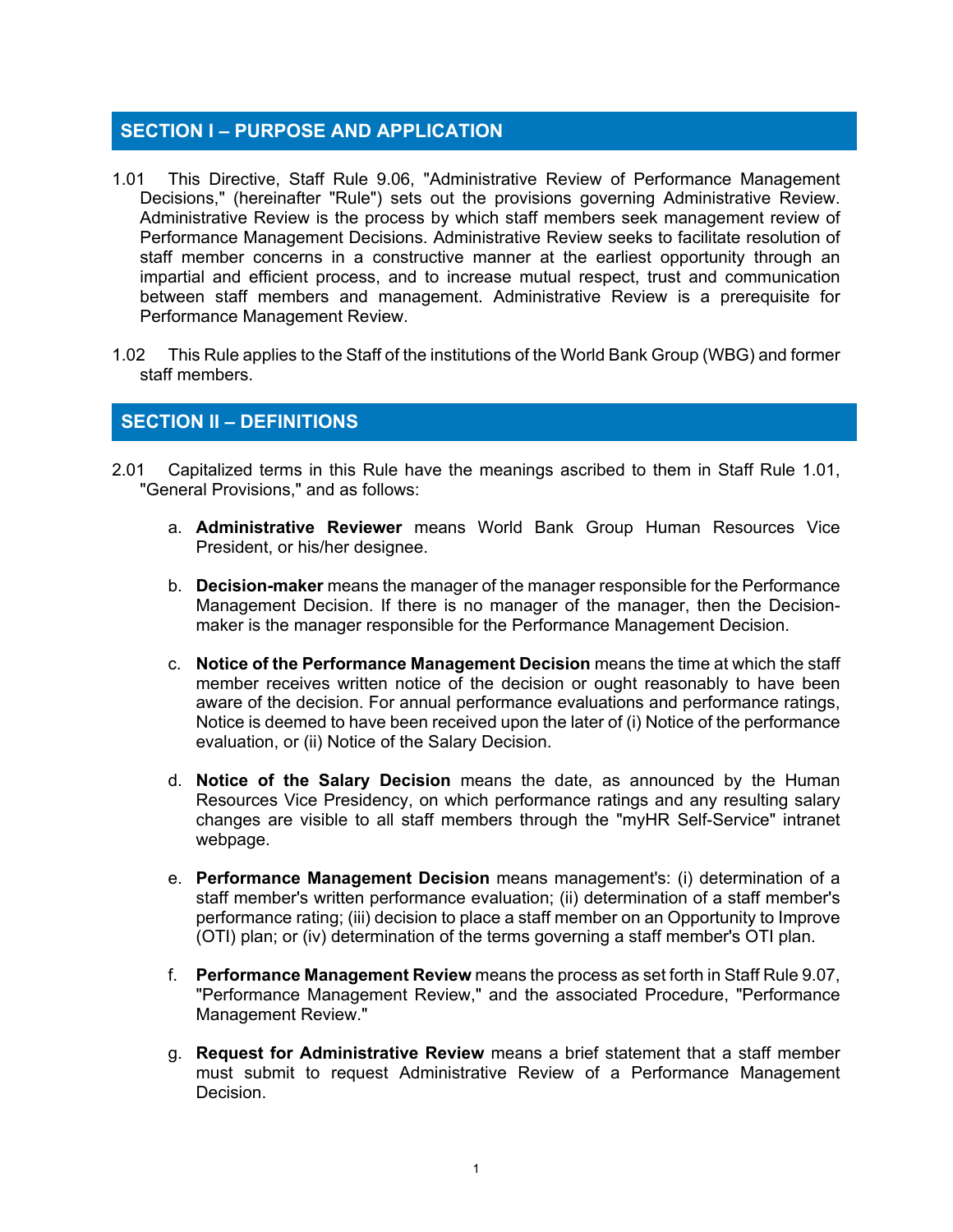## **SECTION III – SCOPE**

- 3.01 **Explanation of Administrative Review Procedure**. Administrative Review is the first step for requesting review of a Performance Management Decision and must be exhausted before seeking Performance Management Review. Administrative Review is conducted by the World Bank Group Human Resources Vice President, or an official designated by the World Bank Group Human Resources Vice President, who considers whether management acted within its discretion, satisfied its obligations to the staff member, and followed proper procedures in connection with the Performance Management Decision under review. Peer Review Services (PRS) does not review Performance Management Decisions. Staff members must seek Administrative Review and Performance Management Review of a Performance Management Decision prior to submitting an Application to the World Bank Administrative Tribunal (WBAT).
- 3.02 **Mediation and Stays of Administrative Reviews**. If a staff member and management agree to attempt to resolve a matter under Administrative Review through mediation, the staff member may request mediation at any stage of an Administrative Review. If mediation is requested, the Administrative Review process will be stayed for thirty (30) calendar days, and the mediator may grant an additional thirty (30) calendar day extension provided the staff member and management are making progress in the mediation.
- 3.03 **Ombudsman Requests for Stays of Administrative Reviews**. An Administrative Review process will be stayed for thirty (30) calendar days at the request of an Ombudsman to facilitate informal resolution of a Performance Management Decision under review. The stay will be extended an additional thirty (30) calendar days at the Ombudsman's request, provided the staff member and management are making progress toward resolution.
- 3.04 **Consolidation of Reviews**. If a staff member submits multiple Requests for Administrative Review regarding related Performance Management Decisions, the Administrative Reviewer may consolidate the requests into a single Administrative Review. Consolidation of a Request for Administrative Review with a matter already under Performance Management Review requires the consent of the staff member.
- 3.05 **Allegations of Retaliation, Discrimination, and Harassment in Connection with Performance Management Decisions**. Without relieving a staff member of the obligation to timely exhaust Administrative Review and Performance Management Review prior to submitting an Application to the World Bank Administrative Tribunal (WBAT) regarding a Performance Management Decision, a staff member may also report allegations of misconduct, including retaliation, discrimination or harassment in connection with Performance Management Decisions, to the Office of Ethics and Business Conduct (EBC). Administrative Review and Performance Management Review include review of all Performance Management Decisions, including those that a staff member asserts involve retaliation, discrimination or harassment. The Administrative Review and Performance Management Review processes do not, however, include the determination of whether retaliation, discrimination or harassment occurred in connection with a Performance Management Decision. If allegations of retaliation, discrimination or harassment in connection with a Performance Management Decision are substantiated through proceedings under Staff Rule 3.00, "Office of Ethics and Business Conduct (EBC)," the World Bank Group Human Resources Vice President may offer relief, compensation or other corrective measures to the staff member who suffered the retaliation, discrimination or harassment, without requiring the staff member to seek Administrative Review or Performance Management Review. Such corrective measures will be provided in consultation with the staff member.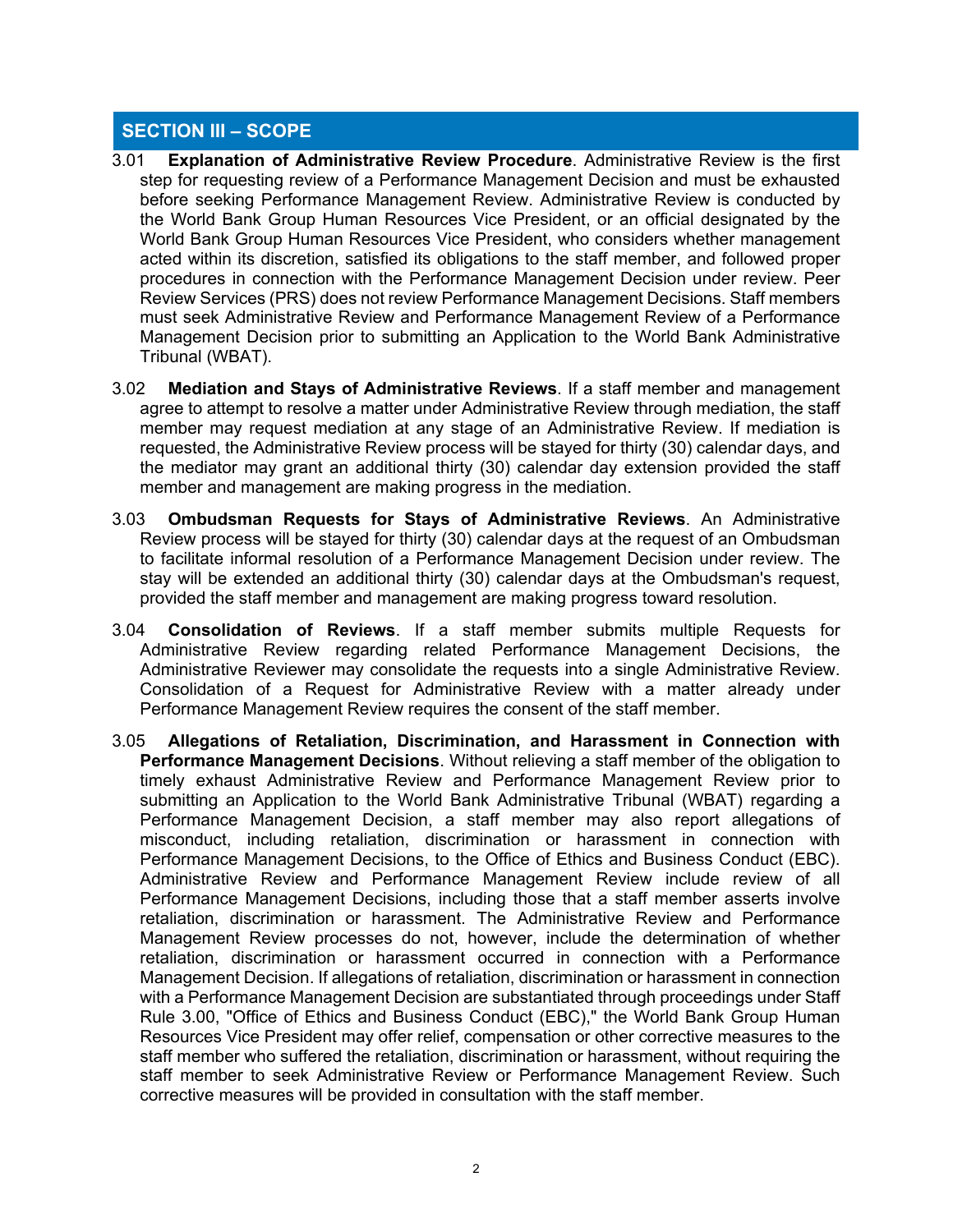- 3.06 **Duty of Cooperation**. All staff members, including staff members seeking Administrative Review, managers, and others asked to participate in the process, have a duty to cooperate in the Administrative Review process.
- 3.07 **Confidentiality**. Administrative Review is a confidential process, meaning that information regarding, or obtained in connection with, an Administrative Review may only be disclosed to persons who require access to it for legitimate business purposes of the WBG.
- 3.08 **Prohibition Against Retaliation**. Retaliation against anyone for using or participating in the Administrative Review process is prohibited and may constitute misconduct.

## **SECTION IV – EXCEPTION**

None

#### **SECTION V – WAIVER**

The Issuer may waive any provision of this Rule.

## **SECTION VI – OTHER PROVISIONS**

This Rule applies to all staff members who received Notice of a Performance Management Decision on or after July 1, 2016.

## **SECTION VII – TEMPORARY PROVISIONS**

None

#### **SECTION VIII – EFFECTIVE DATE**

This Rule is effective as of the date on its cover page.

#### **SECTION IX – ISSUER**

The Issuer of this Rule is the President, IBRD/IDA, IFC and MIGA, EXC

#### **SECTION X – SPONSOR**

The Sponsor(s) of this Rule are:

Managing Director and Chief Administrative Officer, MDCAO

IFC Executive Vice President and CEO, CEXVP

MIGA Executive Vice President and CEO, MIGEX